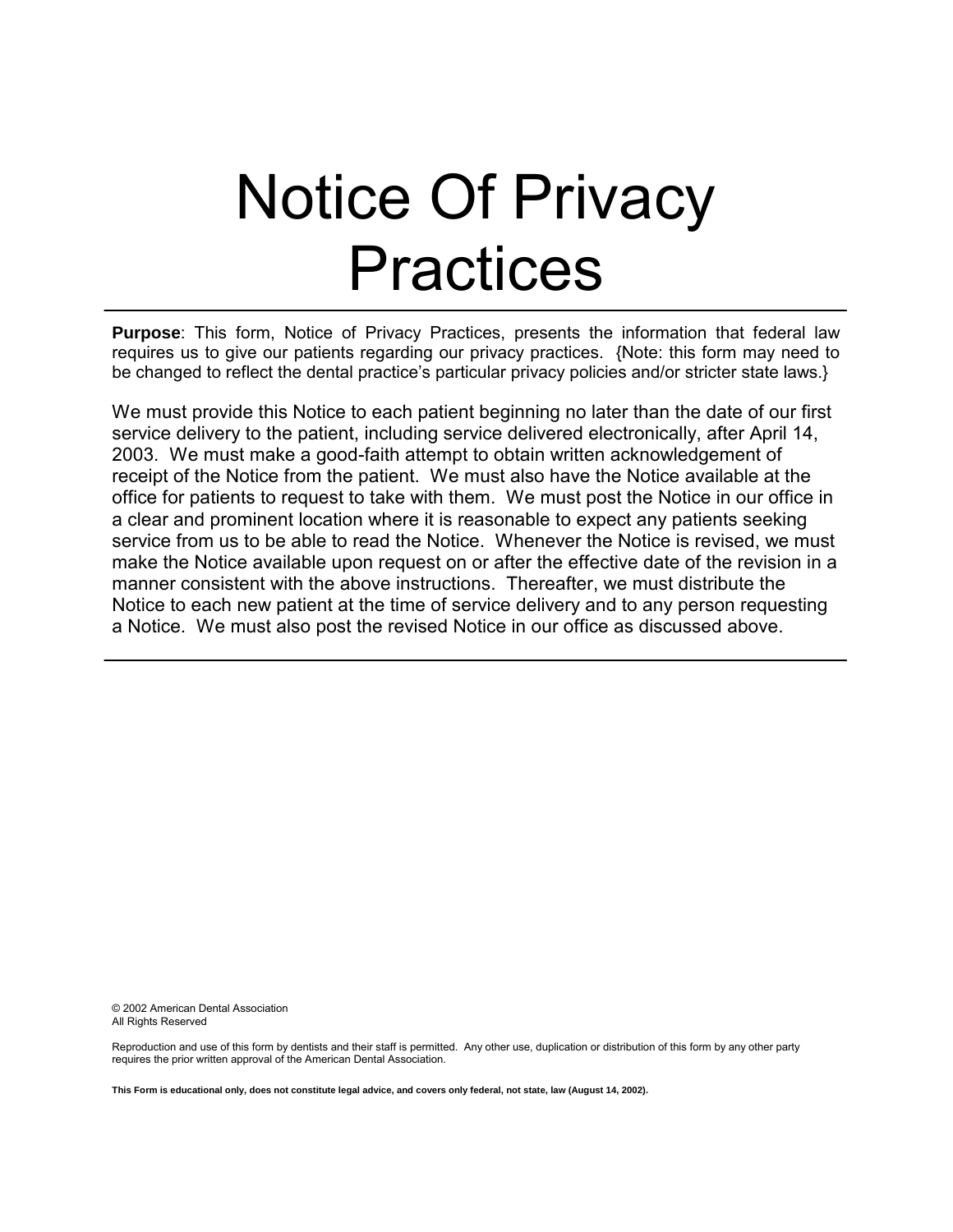# **NOTICE OF PRIVACY PRACTICES**

#### **THIS NOTICE DESCRIBES HOW HEALTH INFORMATION ABOUT YOU MAY BE USED AND DISCLOSED AND HOW YOU CAN GET ACCESS TO THIS INFORMATION.**

#### **PLEASE REVIEW IT CAREFULLY. THE PRIVACY OF YOUR HEALTH INFORMATION IS IMPORTANT TO US.**

#### **OUR LEGAL DUTY**

We are required by applicable federal and state law to maintain the privacy of your health information. We are also required to give you this Notice about our privacy practices, our legal duties, and your rights concerning your health information. We must follow the privacy practices that are described in this Notice while it is in effect. This Notice takes effect (MM/DD/YR), and will remain in effect until we replace it.

We reserve the right to change our privacy practices and the terms of this Notice at any time, provided such changes are permitted by applicable law. We reserve the right to make the changes in our privacy practices and the new terms of our Notice effective for all health information that we maintain, including health information we created or received before we made the changes. Before we make a significant change in our privacy practices, we will change this Notice and make the new Notice available upon request.

You may request a copy of our Notice at any time. For more information about our privacy practices, or for additional copies of this Notice, please contact us using the information listed at the end of this Notice.

#### **USES AND DISCLOSURES OF HEALTH INFORMATION**

We use and disclose health information about you for treatment, payment, and healthcare operations. For example:

**Treatment:** We may use or disclose your health information to a physician or other healthcare provider providing treatment to you.

**Payment:** We may use and disclose your health information to obtain payment for services we provide to you.

**Healthcare Operations:** We may use and disclose your health information in connection with our healthcare operations. Healthcare operations include quality assessment and improvement activities, reviewing the competence or qualifications of healthcare professionals, evaluating practitioner and provider performance, conducting training programs, accreditation, certification, licensing or credentialing activities.

**Your Authorization:** In addition to our use of your health information for treatment, payment or healthcare operations, you may give us written authorization to use your health information or to disclose it to anyone for any purpose. If you give us an authorization, you may revoke it in writing at any time. Your revocation will not affect any use or disclosures permitted by your authorization while it was in effect. Unless you give us a written authorization, we cannot use or disclose your health information for any reason except those described in this Notice.

**To Your Family and Friends:** We must disclose your health information to you, as described in the Patient Rights section of this Notice. We may disclose your health information to a family member, friend or other person to the extent necessary to help with your healthcare or with payment for your healthcare, but only if you agree that we may do so.

**Persons Involved In Care:** We may use or disclose health information to notify, or assist in the notification of (including identifying or locating) a family member, your personal representative or another person responsible for your care, of your location, your general condition, or death. If you are present, then prior to use or disclosure of your health information, we will provide you with an opportunity to object to such uses or disclosures. In the event of your incapacity or emergency circumstances, we will disclose health information based on a determination using our professional judgment disclosing only health information that is directly relevant to the person's involvement in your healthcare. We will also use our professional judgment and our experience with common practice to make reasonable inferences of your best interest in allowing a person to pick up filled prescriptions, medical supplies, xrays, or other similar forms of health information.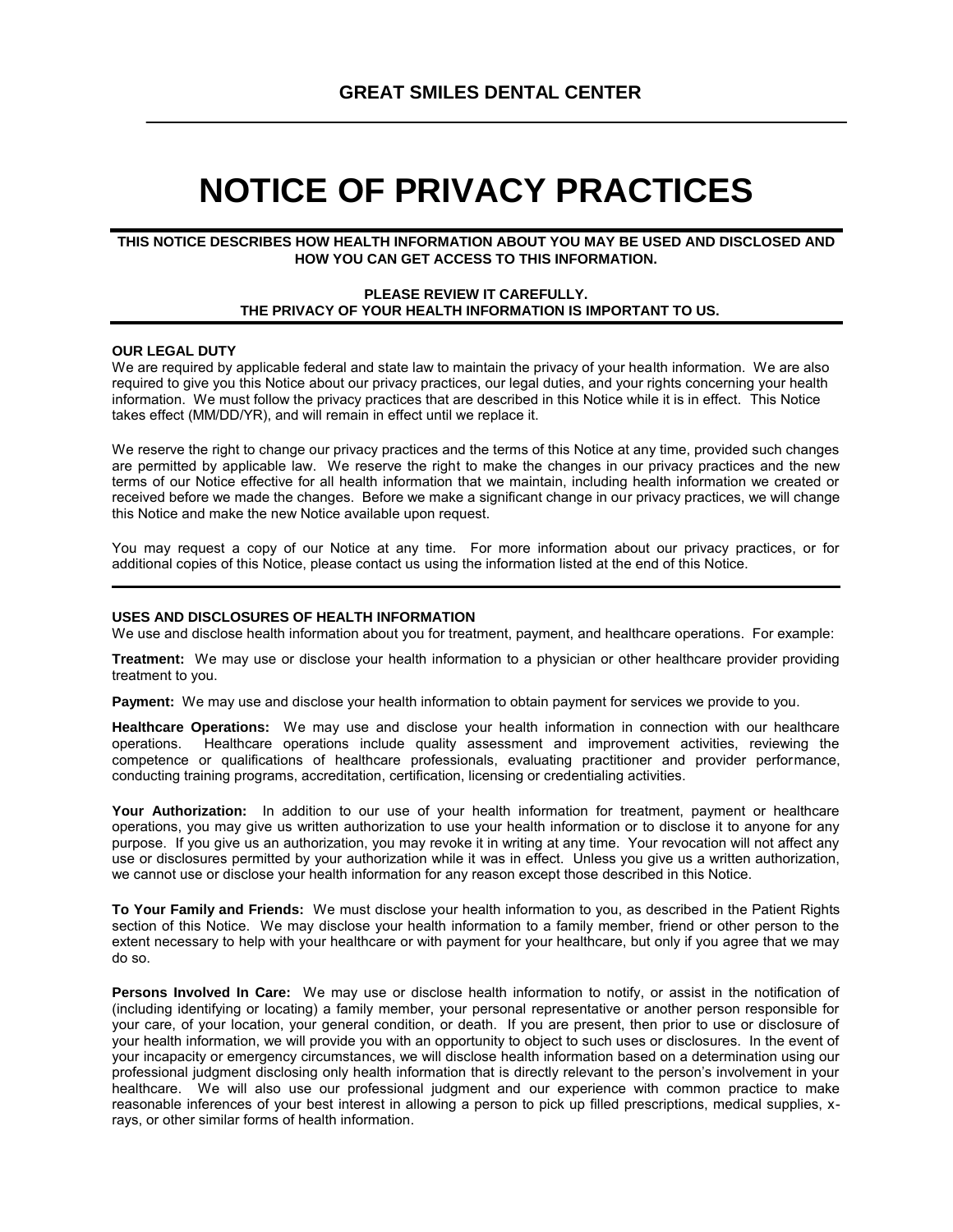## **GREAT SMILES DENTAL CENTER**

**Marketing Health-Related Services:** We will not use your health information for marketing communications without your written authorization.

**Required by Law:** We may use or disclose your health information when we are required to do so by law.

**Abuse or Neglect:** We may disclose your health information to appropriate authorities if we reasonably believe that you are a possible victim of abuse, neglect, or domestic violence or the possible victim of other crimes. We may disclose your health information to the extent necessary to avert a serious threat to your health or safety or the health or safety of others.

**National Security:** We may disclose to military authorities the health information of Armed Forces personnel under certain circumstances. We may disclose to authorized federal officials health information required for lawful intelligence, counterintelligence, and other national security activities. We may disclose to correctional institution or law enforcement official having lawful custody of protected health information of inmate or patient under certain circumstances.

**Appointment Reminders:** We may use or disclose your health information to provide you with appointment reminders (such as voicemail messages, postcards, or letters).

#### **PATIENT RIGHTS**

**Access:** You have the right to look at or get copies of your health information, with limited exceptions. You may request that we provide copies in a format other than photocopies. We will use the format you request unless we cannot practicably do so. (You must make a request in writing to obtain access to your health information. You may obtain a form to request access by using the contact information listed at the end of this Notice. We will charge you a reasonable cost-based fee for expenses such as copies and staff time. You may also request access by sending us a letter to the address at the end of this Notice. If you request copies, we will charge you \$0. For each page, \$\_\_\_ per hour for staff time to locate and copy your health information, and postage if you want the copies mailed to you. If you request an alternative format, we will charge a cost-based fee for providing your health information in that format. If you prefer, we will prepare a summary or an explanation of your health information for a fee. Contact us using the information listed at the end of this Notice for a full explanation of our fee structure.)

**Disclosure Accounting:** You have the right to receive a list of instances in which we or our business associates disclosed your health information for purposes, other than treatment, payment, healthcare operations and certain other activities, for the last 6 years, but not before April 14, 2003.If you request this accounting more than once in a 12-month period, we may charge you a reasonable, cost-based fee for responding to these additional requests.

**Restriction:** You have the right to request that we place additional restrictions on our use or disclosure of your health information. We are not required to agree to these additional restrictions, but if we do, we will abide by our agreement (except in an emergency).

**Alternative Communication:** You have the right to request that we communicate with you about your health information by alternative means or to alternative locations. **{You must make your request in writing.}** Your request must specify the alternative means or location, and provide satisfactory explanation how payments will be handled under the alternative means or location you request.

**Amendment:** You have the right to request that we amend your health information. (Your request must be in writing, and it must explain why the information should be amended.) We may deny your request under certain circumstances.

**Electronic Notice:** If you receive this Notice on our Web site or by electronic mail (e-mail), you are entitled to receive this Notice in written form.